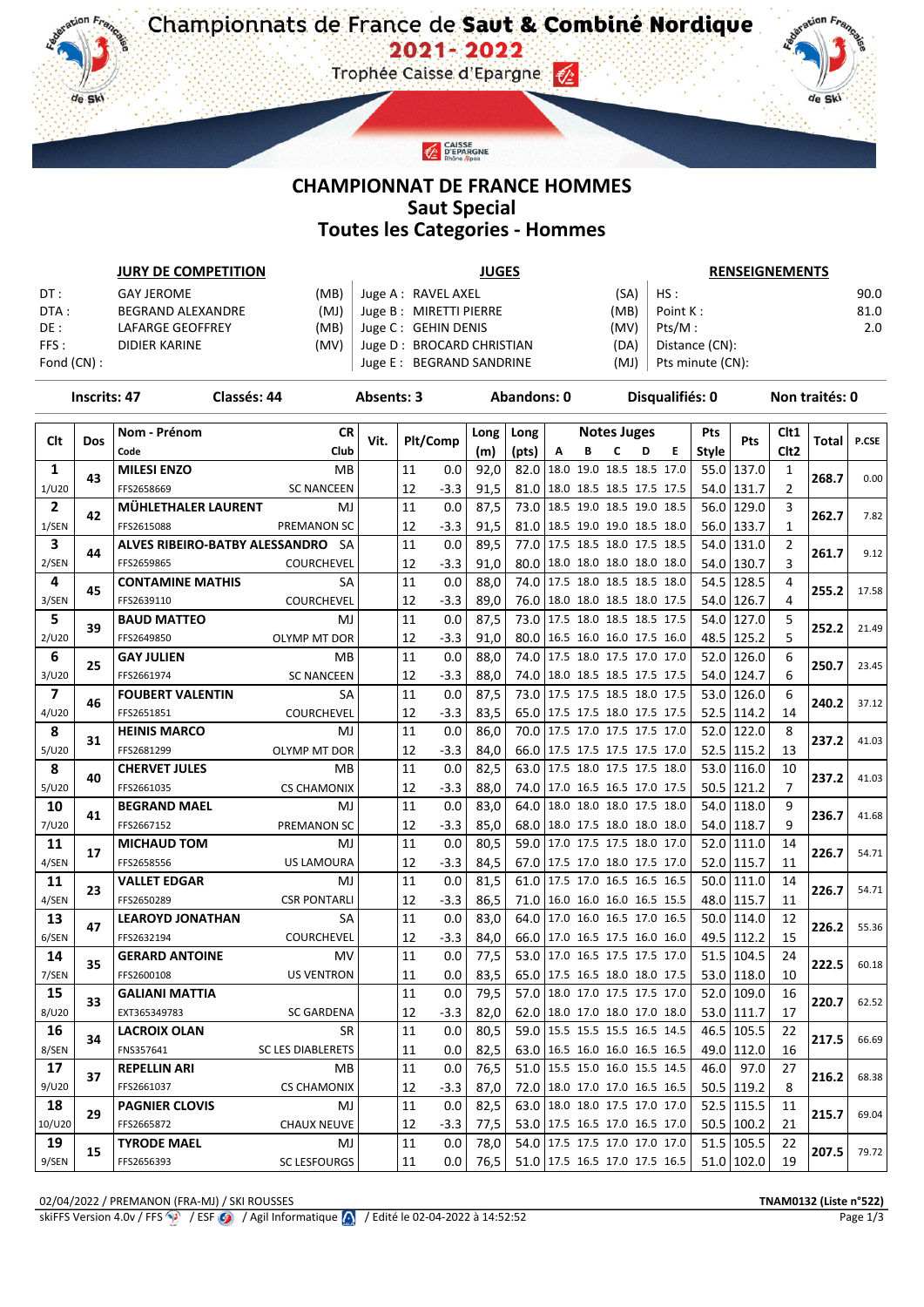## **CHAMPIONNAT DE FRANCE HOMMES Saut Special Toutes les Categories - Hommes**

| Clt          | Dos | Nom - Prénom<br><b>CR</b>                              | Vit. | Plt/Comp |                  | Long<br>Long |                                 |                                                             | <b>Notes Juges</b> |   |   |    | <b>Pts</b>   | <b>Pts</b>   | Clt1             | Total        | P.CSE            |
|--------------|-----|--------------------------------------------------------|------|----------|------------------|--------------|---------------------------------|-------------------------------------------------------------|--------------------|---|---|----|--------------|--------------|------------------|--------------|------------------|
|              |     | Club<br>Code                                           |      |          |                  | (m)          | (pts)                           | $\mathbf{A}$                                                | В                  | C | D | E. | <b>Style</b> |              | Clt <sub>2</sub> |              |                  |
| 20           | 30  | <b>LEAROYD LOUIS</b><br>SA                             |      | 11       | 0.0              | 79,5         | 57.0                            | 17.5 17.5 16.5 16.5 16.5                                    |                    |   |   |    |              | 50.5 107.5   | 18               | 206.0        | 81.67            |
| 1/U17        |     | FFS2666848<br><b>COURCHEVEL</b>                        |      | 11       | 0.0              | 75,0         |                                 | 48.0 17.5 17.0 16.5 17.0 16.5                               |                    |   |   |    | 50.5         | 98.5         | 22               |              |                  |
| 21           | 38  | <b>ROCHAT TOM</b><br>MV                                |      | 11       | 0.0              | 79,5         | 57.0                            | 17.0 17.0 17.5 17.0 17.0                                    |                    |   |   |    | 51.0         | 108.0        | 17               | 205.7        | 82.06            |
| 11/U20       |     | FFS2660228<br><b>SC XONRUPT</b>                        |      | 12       | -3.3             | 76,0         |                                 | 50.0 17.0 17.0 17.5 17.0 17.0                               |                    |   |   |    | 51.0         | 97.7         | 23               |              |                  |
| 22           | 28  | SA<br><b>MOUREAUX FAUSTIN</b>                          |      | 11       | 0.0              | 78,5         | 55.0                            | 16.0 16.0 15.5 16.5 16.5                                    |                    |   |   |    | 48.5         | 103.5        | 25               | 204.5        | 83.62            |
| $2$ /U17     |     | <b>COURCHEVEL</b><br>FFS2661390                        |      | 11       | 0.0              | 78,0         |                                 | 54.0   16.0 15.5 15.5 16.5 15.5                             |                    |   |   |    |              | 47.0   101.0 | 20               |              |                  |
| 23           | 9   | <b>PENET TOM</b><br>DA                                 |      | 11       | 0.0              | 80.5         | 59.0                            | 17.5 17.5 17.5 17.5 17.0                                    |                    |   |   |    | 52.5         | 111.5        | 13               | 204.2        | 84.02            |
| 12/U20<br>24 |     | FFS2665205<br>US AUTRANNAI<br><b>GUYOT PAUL</b><br>MJ  |      | 12<br>11 | $-3.3$<br>0.0    | 74,0<br>70.5 | 39.0                            | 46.0   16.5 15.5 17.0 17.0 16.5<br>18.0 16.5 16.5 16.5 16.5 |                    |   |   |    | 50.0<br>49.5 | 92.7<br>88.5 | 25<br>30         |              |                  |
| 13/U20       | 7   | FFS2662333<br>SMBM/MORBIER                             |      | 12       | $-3.3$           | 78,5         |                                 | 55.0 18.0 16.5 17.5 17.5 16.5                               |                    |   |   |    |              | 51.5 103.2   | 18               | 191.7        | 100.30           |
| 25           |     | <b>TREAND LILIAN</b><br>MJ                             |      | 11       | 0.0              | 78.5         | 55.0                            | 17.0 17.5 17.5 16.5 16.5                                    |                    |   |   |    | 51.0         | 106.0        | 19               |              |                  |
| 3/U17        | 20  | FFS2676337<br>OLYMP MT DOR                             |      | 11       | 0.0              | 69,5         | 37.0                            | 16.0 16.0 16.5 17.0 16.0                                    |                    |   |   |    | 48.5         | 85.5         | 28               | 191.5        | 100.56           |
| 26           |     | <b>POURADIER ANOKI</b><br>SA                           |      | 11       | 0.0              | 78.5         | 55.0                            | 18.0 17.0 17.0 16.5 17.0                                    |                    |   |   |    | 51.0         | 106.0        | 19               |              |                  |
| 1/U15        | 24  | FFS2675911<br>COURCHEVEL                               |      | 11       | 0.0              | 67,0         |                                 | 32.0 17.5 16.5 17.0 17.0 17.0                               |                    |   |   |    | 51.0         | 83.0         | 30               | 189.0        | 103.81           |
| 27           |     | <b>VERNIER MATHEO</b><br>MJ                            |      | 11       | 0.0              | 77.0         | 52.0                            | 17.0 16.5 17.0 16.0 16.0                                    |                    |   |   |    | 49.5         | 101.5        | 26               |              |                  |
| $4$ /U17     | 26  | <b>SC MOUTHE</b><br>FFS2691099                         |      | 11       | 0.0              | 69,0         |                                 | 36.0   16.5 16.0 16.5 16.5 16.0                             |                    |   |   |    | 49.0         | 85.0         | 29               | 186.5        | 107.07           |
| 28           |     | <b>WOODBRIDGE SEBASTIEN</b><br><b>SA</b>               |      | 11       | 0.0              | 74.0         | 46.0                            | 15.5 15.5 16.0 16.0 15.0                                    |                    |   |   |    | 47.0         | 93.0         | 28               |              |                  |
| $2$ /U15     | 32  | COURCHEVEL<br>FFS2673977                               |      | 12       | -3.3             | 75,5         | 49.0                            | 15.5 15.5 16.0 16.0 14.0                                    |                    |   |   |    | 47.0         | 92.7         | 25               | 185.7        | 108.11           |
| 29           |     | <b>GOUY NILS</b><br>DA                                 |      | 11       | 0.0              | 78,5         | 55.0                            | 17.5 17.0 17.0 15.5 17.0                                    |                    |   |   |    | 51.0         | 106.0        | 19               |              | 178.5 117.49     |
| 10/SEN       | 13  | <b>US AUTRANNAI</b><br>FFS2639052                      |      | 11       | 0.0              | 64,5         | 27.0   14.5 15.0 15.0 16.0 15.5 |                                                             |                    |   |   |    | 45.5         | 72.5         | 38               |              |                  |
| 30           | 18  | <b>RIVIERE MAXENCE</b><br><b>SA</b>                    |      | 11       | 0.0              | 73,0         | 44.0                            | 17.0 16.5 16.5 16.0 16.0                                    |                    |   |   |    | 49.0         | 93.0         | 28               | 173.7        | 123.74           |
| 3/U15        |     | FFS2677177<br>COURCHEVEL                               |      | 12       | -3.3             | 68,5         |                                 | 35.0 17.0 16.0 17.0 15.5 16.0                               |                    |   |   |    | 49.0         | 80.7         | 32               |              |                  |
| 30           | 22  | <b>REVILLIOD NUMA</b><br>MB                            |      | 11       | 0.0              | 67,0         | 32.0                            | 17.0 16.5 16.5 15.0 16.0                                    |                    |   |   |    | 49.0         | 81.0         | 34               | 173.7        | 123.74           |
| 14/U20       |     | <b>SC CONTAMINE</b><br>FFS2656446                      |      | 12       | -3.3             | 74,5         | 47.0                            | 17.0 16.5 16.5 15.5 16.0                                    |                    |   |   |    | 49.0         | 92.7         | 25               |              |                  |
| 32           | 36  | <b>MELINE CELESTIN</b><br>MV                           |      | 11       | 0.0              | 64,5         | 27.0                            | 15.5 15.5 16.5 15.5 15.0                                    |                    |   |   |    | 46.5         | 73.5         | 37               | 166.7        | 132.86           |
| 5/U17        |     | FFS2666739<br><b>GERARDMER SN</b>                      |      | 12       | -3.3             | 75,0         | 48.0                            | 16.0 15.5 16.5 16.0 16.5                                    |                    |   |   |    | 48.5         | 93.2         | 24               |              |                  |
| 33           | 14  | <b>GREBIL MAXENCE</b><br>MJ                            |      | 11       | 0.0              | 69,0         | 36.0                            | 15.5 15.5 15.5 15.5 14.5                                    |                    |   |   |    | 46.5         | 82.5         | 33               | 163.2        | 137.42           |
| $6$ /U17     |     | FFS2681636<br><b>SKI ROUSSES</b>                       |      | 12       | -3.3             | 70,5         | 39.0                            | 15.0 15.0 15.0 15.0 15.0                                    |                    |   |   |    | 45.0         | 80.7         | 32               |              |                  |
| 34           | 12  | <b>DEREXEL LOUISON</b><br>MV                           |      | 11       | 0.0              | 66,0         | 30.0                            | 16.0 16.0 17.0 16.0 16.0                                    |                    |   |   |    | 48.0         | 78.0         | 35               | 159.7        | 141.98           |
| 15/U20<br>35 |     | FFS2660076<br><b>GERARDMER SN</b>                      |      | 12<br>11 | -3.3<br>0.0      | 69,0         | 36.0                            | 16.5 16.0 17.0 16.0 16.5<br> 17.5 16.5 16.0 16.5 16.5       |                    |   |   |    | 49.0<br>49.5 | 81.7<br>83.5 | 31<br>31         |              |                  |
| 16/U20       | 11  | <b>LAMARCA LEO</b><br>DA<br>FFS2675512<br>US AUTRANNAI |      | 12       | -3.3             | 68,0<br>65,0 | 34.0<br>28.0                    | 17.0 15.5 16.5 16.5 16.0                                    |                    |   |   |    | 49.0         | 73.7         | 36               | 157.2        | 145.24           |
| 36           |     | <b>DUFRÊNE RAPHAEL</b><br>MВ                           |      | 11       | 0.0              | 68,5         | 35.0                            | 16.5 15.5 16.0 15.5 17.0                                    |                    |   |   |    | 48.0         | 83.0         | 32               |              |                  |
| 17/U20       | 6   | FFS2660829<br><b>CS CHAMONIX</b>                       |      | 12       | -3.3             | 66,0         |                                 | 30.0 16.5 15.5 16.0 15.5 15.5                               |                    |   |   |    | 47.0         | 73.7         | 36               | 156.7        | 145.89           |
| 37           |     | <b>CHAIGNARD LUCAS</b><br>MJ                           |      | 11       | 0.0              | 64,0         |                                 | 26.0 16.5 16.5 16.5 16.5 16.5                               |                    |   |   |    | 49.5         | 75.5         | 36               |              |                  |
| 7/U17        | 27  | FFS2677312<br><b>SKI ROUSSES</b>                       |      | 12       | $-3.3$           | 67,5         | 33.0 15.0 16.0 16.5 16.5 16.5   |                                                             |                    |   |   |    | 49.0         | 78.7         | 34               |              | 154.2 149.14     |
| 38           |     | <b>CHOUPIN VINCENT</b><br>MВ                           |      | 11       | $0.0\,$          | 60,0         | 18.0 15.0 16.0 15.0 15.0 15.5   |                                                             |                    |   |   |    | 45.5         | 63.5         | 40               |              |                  |
| 18/U20       | 10  | FFS2654042<br><b>CS CHAMONIX</b>                       |      | 12       | $-3.3$           | 69,5         | 37.0 15.0 15.0 15.0 15.5 15.0   |                                                             |                    |   |   |    | 45.0         | 78.7         | 34               |              | $142.2$   164.77 |
| 39           |     | <b>DELAUP MATTI</b><br>SA                              |      | 11       | $0.0\,$          | 62,5         | 23.0 16.5 15.5 16.5 16.0 16.5   |                                                             |                    |   |   |    | 49.0         | 72.0         | 39               |              |                  |
| 8/U17        | 21  | <b>COURCHEVEL</b><br>FFS2665338                        |      | 12       | $-3.3$           | 63,5         | 25.0 16.5 15.5 15.5 15.0 16.0   |                                                             |                    |   |   |    | 47.0         | 68.7         | 39               |              | 140.7 166.73     |
| 40           | 16  | <b>CHIAPPA CLEMENT</b><br>DA                           |      | 11       | $0.0\,$          | 64,5         | 27.0 15.0 15.0 15.5 15.5 16.0   |                                                             |                    |   |   |    | 46.0         | 73.0         | 38               |              | 139.7 168.03     |
| 9/U17        |     | US AUTRANNAI<br>FFS2682291                             |      | 12       | $-3.3$           | 63,0         | 24.0 15.5 15.5 15.0 15.0 16.0   |                                                             |                    |   |   |    | 46.0         | 66.7         | 41               |              |                  |
| 41           | 1   | <b>LEUXE TIM</b><br>MJ                                 |      | 11       | $0.0\,$          | 61,5         |                                 | 21.0 14.0 14.5 14.0 14.5 14.0                               |                    |   |   |    | 42.5         | 63.5         | 40               |              | 130.7 179.75     |
| 11/SEN       |     | FFS2648774<br><b>CHAUX NEUVE</b>                       |      | 12       | $-3.3$           | 64,0         | 26.0 14.5 15.5 14.5 14.0 15.5   |                                                             |                    |   |   |    | 44.5         | 67.2         | 40               |              |                  |
| 42           | 3   | <b>MARTIN LUBIN</b><br>MВ                              |      | 11       | 0.0              | 58,5         | 15.0 15.5 15.0 15.0 15.5 16.0   |                                                             |                    |   |   |    | 46.0         | 61.0         | 42               | 117.7 196.69 |                  |
| 10/U17       |     | FFS2693694<br>VILLARD/BOEG                             |      | 12       | $-3.3$           | 58,5         | 15.0 15.0 15.0 14.0 15.0 15.0   |                                                             |                    |   |   |    | 45.0         | 56.7         | 42               |              |                  |
| 43           | 5   | <b>CLERC GASPARD</b><br>DA                             |      | 11       | 0.0              | 55,5         |                                 | 9.0 15.5 15.0 15.5 15.5 16.0                                |                    |   |   |    | 46.5         | 55.5         | 43               |              | $104.0$ 214.53   |
| 11/U17       |     | US AUTRANNAI<br>FFS2684407                             |      | 12       | 0.0 <sub>1</sub> | 52,5         |                                 | 3.0 15.5 14.5 15.0 15.5 15.0                                |                    |   |   |    | 45.5         | 48.5         | 43               |              |                  |
| 44           | 2   | <b>ROBBE LORIS</b><br>MJ                               |      | 11       | 0.0              | 52,5         |                                 | 3.0 15.0 14.5 14.0 15.0 14.5                                |                    |   |   |    | 44.0         | 47.0         | 44               |              | $92.0$   230.16  |
| 12/SEN       |     | <b>CHAUX NEUVE</b><br>FFS2649574                       |      | 11       | 0.0 <sub>1</sub> | 52,0         |                                 | 2.0 14.5 14.0 14.5 14.5 13.0                                |                    |   |   |    | 43.0         | 45.0         | 44               |              |                  |
|              | 4   | <b>OTTONELLO BRICE</b><br>MВ                           |      |          |                  |              |                                 |                                                             |                    |   |   |    |              |              | ABS              |              |                  |
| /SEN         |     | FFS2620196<br><b>CS CHAMONIX</b>                       |      |          |                  |              |                                 |                                                             |                    |   |   |    |              |              | ABS              |              |                  |
|              | 8   | ROCHAT THEO<br>MV                                      |      |          |                  |              |                                 |                                                             |                    |   |   |    |              |              | ABS<br>ABS       |              |                  |
| /SEN         |     | FFS2630050<br><b>SC XONRUPT</b>                        |      |          |                  |              |                                 |                                                             |                    |   |   |    |              |              |                  |              |                  |

02/04/2022 / PREMANON (FRA-MJ) / SKI ROUSSES **TNAM0132 (Liste n°522)** skiFFS Version 4.0v / FFS  $\circled{?}$  / ESF  $\circled{9}$  / Agil Informatique  $\circled{4}$  / Edité le 02-04-2022 à 14:52:53